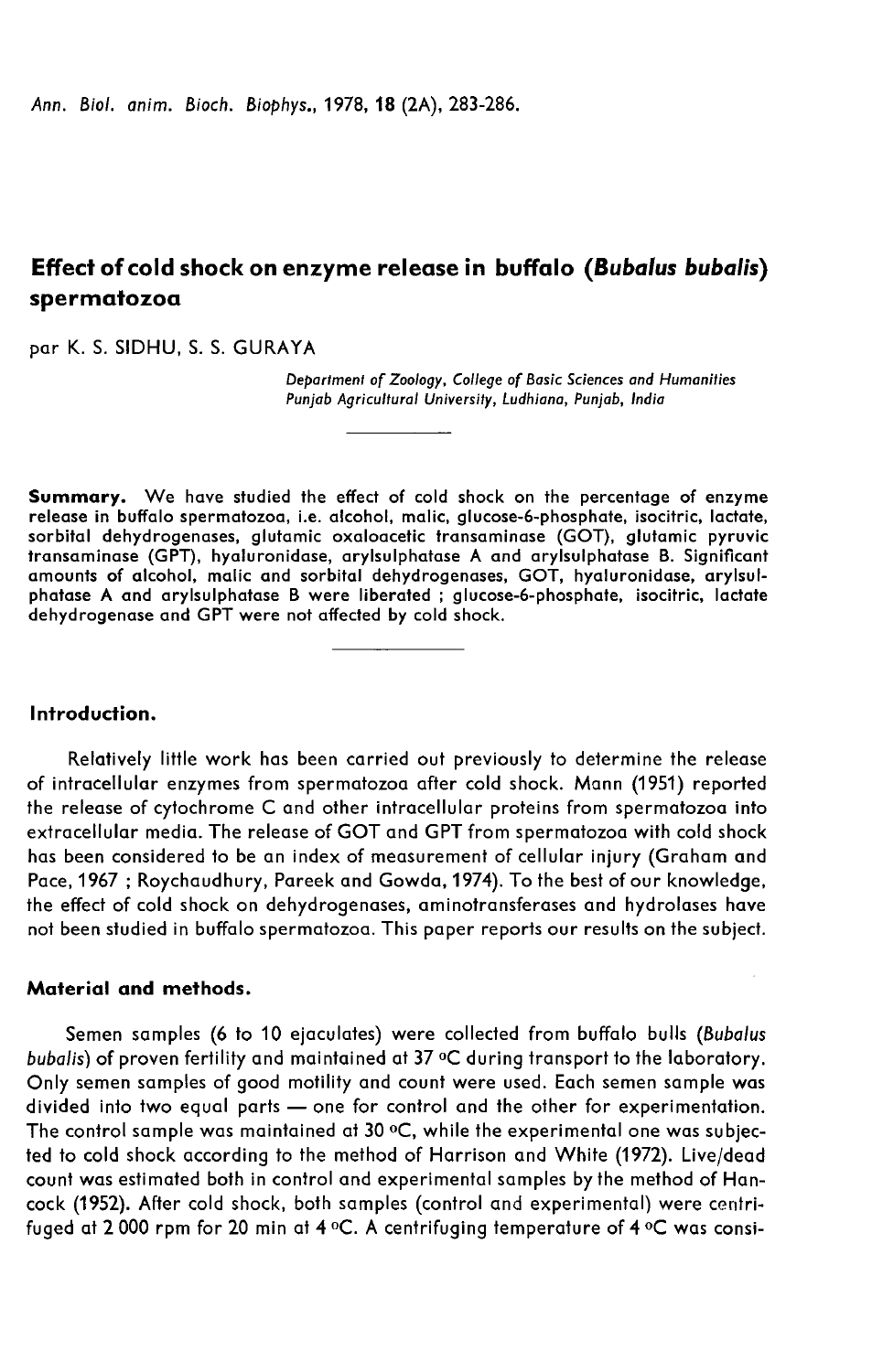dered as sufficiently high to avoid the release of enzymes (except for a partial release of hyaluronidase), but low enough to check their denaturation. The dehydrogenases were estimated in supernatants by measuring the density increase with reduction of coenzymes NAD/NADP at 340 m<sub>y</sub>, as cited in Colowick and Kaplan (1955). The protein in each sample was estimated by the method of Lowry et al. (1951). Enzyme activity is expressed in units per mg of protein (specific activity). Units of alcohol dehydrogenase are expressed as an increase in density of 0.045 per 3 min, while those of malic, glucose-6-phosphate, isocitric, lactate and sorbital dehydrogenases are shown as an increase in density of 0.01 per min. GOT and GPT were analyzed according to the method of Reitman and Frankel (1956,1957) as cited in Bergmeyer (1974). The enzyme activity has been indicated by microunits per milliliter. Hyaluronidase was estimated according to the method of Linker as cited in Bergmeyer (1974). Arylsulphatase A and B were estimated according to the method of Baum as cited in King (1961). A unit of hyaluronidase was defined as  $\mu$  moles of N-acetyglucosamine released per min per ml at 37 oC, while a unit of arylsulphatase A and B was defined as my moles of 4-nitrocatechol release per min per ml at 37 °C.

## Results.

The percentage of the various enzymes released is given in table 1. Cold shock caused the significant liberation of alcohol, malate and sorbital dehydrogenases from

| <b>Enzymes</b>                                                                  | Units of enzymes in          |                         |                            |                                                                                          |
|---------------------------------------------------------------------------------|------------------------------|-------------------------|----------------------------|------------------------------------------------------------------------------------------|
|                                                                                 | Whole sperm<br>sonicate<br>u | Intact<br>sperm<br>u    | Cold shocked<br>sperm<br>ú | Percentage of<br>enzyme release<br>ú — u<br>$\frac{1}{\mathsf{U}-\mathsf{u}} \times 100$ |
| Dehydrogenases                                                                  |                              |                         |                            |                                                                                          |
| Alcohol dehydrogenase<br>Malate dehydrogenase<br>Glucose-6-phosphate-dehydroge- | 0.31<br>0.97                 | 0.123<br>0.042          | 0.28<br>0.152              | 83.05<br>4.56                                                                            |
| $n$ dse<br>Isocitric dehydrogenase                                              | 10.248<br>22.396             | 0.66<br>0.99            | 0.68<br>1.20               | 0.19<br>0.26                                                                             |
| Lactate dehydrogenase<br>Sorbital dehydrogenase                                 | 10.7830<br>1.21              | 0.0934<br>0.19          | 0.110<br>0.365             | 0.15<br>17.18                                                                            |
| Aminotransferases                                                               |                              |                         |                            |                                                                                          |
| Glutamic oxalo acetic transaminase<br>Glutamic pyruvic transaminase             | 5.23<br>12.57                | 0.800<br>1.16           | 4.284<br>1.13              | 78.56<br>0.01                                                                            |
| Hydrolases                                                                      |                              |                         |                            |                                                                                          |
| Hyaluronidase<br>Aryl sulphatase A<br>Aryl sulphatase B                         | 0.096<br>6.682<br>2.097      | 0.016<br>4.280<br>0.616 | 0.028<br>6.328<br>1.59     | 14.64<br>85.26<br>65.77                                                                  |

TABLE 1

Percentages of enzymes released in the media after cold shock in buffalo spermatozoa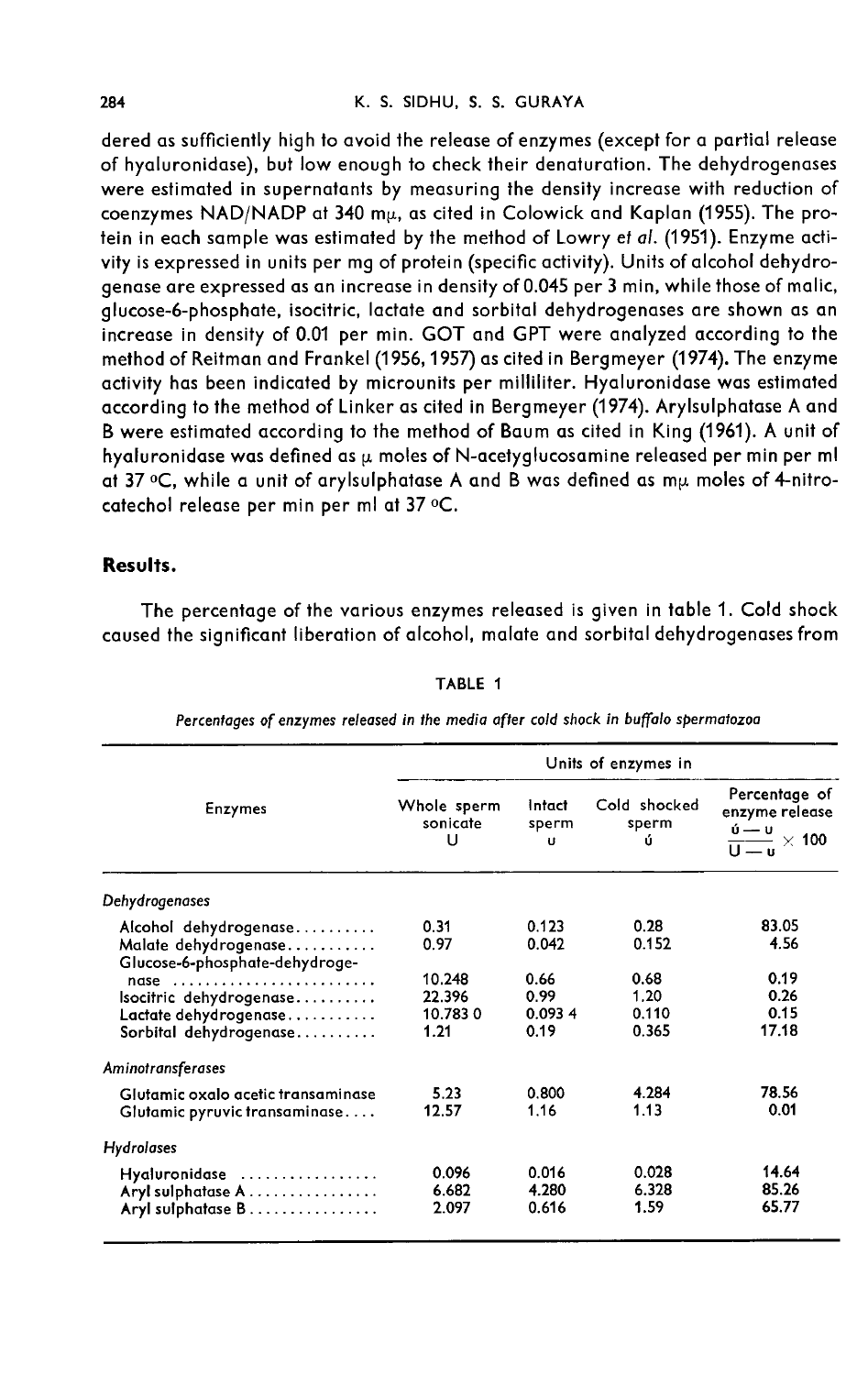the buffalo spermatozoa. Release of alcohol dehydrogenase was highest (83.05 p. 100) followed by sorbital dehydrogenase (17.18 p. 100) and malate dehydrogenase (4.56 p. 100) in decreasing order. Glucose-6-phosphate, isocitric and lactate dehydrogenases were not affected. Cold shock also caused the liberation of hyaluronidase, arylsulpha tase A, arylsulphatase B and GOT, whereas GPT remained intact. These enzymes could be arranged in the decreasing order of release, i.e. arylsulphatase A (85.26 p. 100), GOT (78.56 p. 100), arylsulphatase B (65.77 p. 100) and hyaluronidase (14.64 p. 100). Cold shock also increases the percentage of dead sperm (20 p. 100).

## Discussion.

The present study has clearly revealed that cold shock of buffalo spermatozoa causes the release of alcohol, malic and sorbital dehydrogenases, GOT, hyaluronidase and arylsulphatase A and B, but does not affect glucose-6-phosphate, isocitric, lactate dehydrogenases and GPT. The percentage of the various enzymes released varies<br>greatly (table 1). Mann (1951) reported slow release of cytochrome C from spermatozoa into extracellular media. The release of GOT and GPT from bull and ram spermatozoa with cold shock has been reported (Pace and Graham, 1970 ; Graham, Crabo and Schmehl, 1973 ; Roychaudhury et al., 1974). Species release differences (Roychaudhury et al., 1974) have been attributed to intrinsic divergencies in the cells (White and Wales, 1960).

Quinn et al. (1969) have indicated the release of acrosomal material consisting of protein, non-dialyzable phosphorus and polysaccharides into extracellular media with cold shock and freezing. The presence of hyaluronidase, arylsulphatase A and arylsulphatase B in the extracellular media after cold shock in the buffalo can be attributed to the detached acrosomes observed by Guraya and Sidhu (1977). Acrosome detachment with cold shock has also been reported in other farm animals (Hancock, 1952 ; lype et al., 1963 ; Quinn et al., 1969).

> Reçu en septembre 1977. Accept6 en décembre 1977.

Résumé. Nous avons étudié l'effet d'un refroidissement brutal sur la libération des enzymes du spermatozoide de Buffle, notamment les déshydrogénases alcoolique, malique, glucoso-6-phosphate, isocitrique, lactique et sorbitique, les transaminases oxalacétoglutamique (GOT), pyruvo-glutamique (GPT), la hyaluronidase et les arylsulfatases A et B.

Des quantités significatives de déshydrogénases alcoolique, malique et sorbitique, de GOT, de hyaluronidase et des arylsulfatases A et B sont libérées. Seules les déshydrogénases glucoso-6-phosphatase, isocitrique et lactique, ainsi que la GPT ne sont pas affectées.

## Références

BERGMEYER H. U., 1974. Method of enzymatic analysis, vol. 2, Acad. Press, London.

COLOWICK S. P., KAPLAN N. O., 1955. Methods in enzymology. Acad. Press, New York.

GRAHAM E. F., PACE M. M., 1967. Some biochemical changes in spermatozoa due to freezing. Cryobiology, 4, 75-78.

GRAHAM E. F., CRABO B. G., SCHMEHL M. K. L.,1973. Utilization of enzyme assay in developing technique for freezing semen. Proc. 8th Inter. Zootec. Symp., Milan, 95.